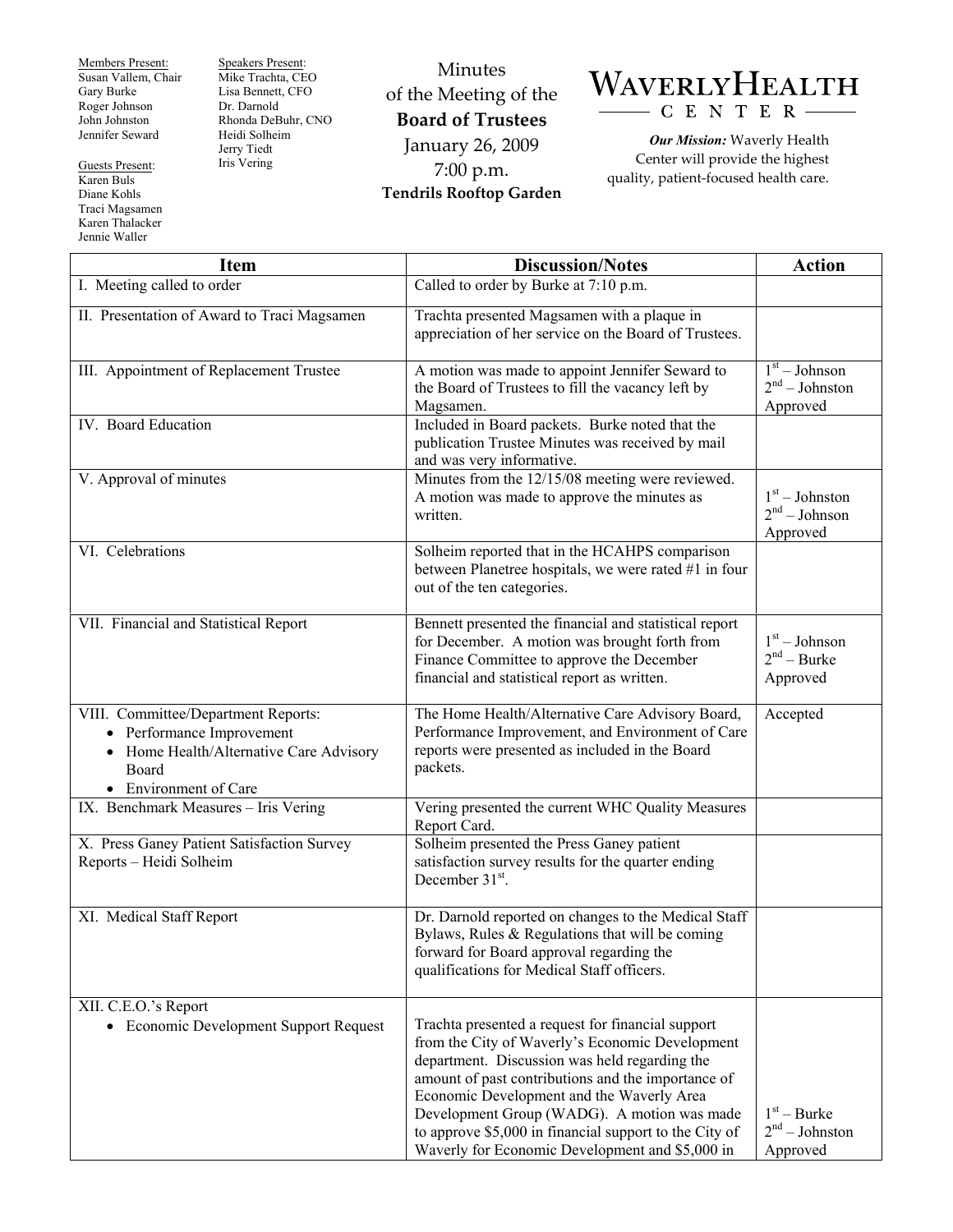|                                                   | financial support to WADG.                                                                                                                                                                                                                                                                                                                                                                                                                                                             |                                                 |
|---------------------------------------------------|----------------------------------------------------------------------------------------------------------------------------------------------------------------------------------------------------------------------------------------------------------------------------------------------------------------------------------------------------------------------------------------------------------------------------------------------------------------------------------------|-------------------------------------------------|
| Legal Agreement                                   | Trachta presented a request to continue our<br>partnership agreement for legal services with<br>Gallagher, Langlas & Gallagher, P.C. Thalacker<br>excused herself from the meeting during the<br>discussion. Trachta discussed the value of the<br>services provided throughout the year. A motion<br>was made to approve continuing the partnership<br>agreement for legal services with Gallagher, Langlas<br>& Gallagher, P.C. at a cost of \$27,500 for the 2009<br>calendar year. | $1st - Johnson$<br>$2nd - Burke$<br>Approved    |
| XIII. Annual Business                             |                                                                                                                                                                                                                                                                                                                                                                                                                                                                                        |                                                 |
| • Nursing Annual Report                           | Trachta presented the Nursing Annual Report as<br>included in the Board packets. A motion was made<br>to approve the report as presented.                                                                                                                                                                                                                                                                                                                                              | $1st - Burke$<br>$2nd - Johnston$<br>Approved   |
| Review of Board Bylaws                            | Trachta presented proposed revisions to the Board<br>Bylaws as included in the Board packets. A motion<br>was made to approve the changes as presented.                                                                                                                                                                                                                                                                                                                                | $1st - Johnston$<br>$2nd - Johnson$<br>Approved |
| Review of Medical Staff Bylaws                    | Trachta presented the Medical Staff Bylaws for<br>review. Necessary changes to the Bylaws have been<br>approved individually by the Board of Trustees<br>throughout the year. A motion was made to approve<br>the review of the Medical Staff Bylaws.                                                                                                                                                                                                                                  | $1st - Johnson$<br>$2nd$ – Seward<br>Approved   |
| <b>Contracted Services Review</b>                 | Trachta presented the list of sources of patient care<br>provided from outside of the health center as<br>included in the Board packets. The sources are<br>currently being reviewed by the Medical Staff and<br>resolutions will be presented at the February<br>meeting.                                                                                                                                                                                                             |                                                 |
| <b>Confidentiality Statement</b>                  | Trachta presented the annual Confidentiality<br>statement. Board members reviewed and signed the<br>statement.                                                                                                                                                                                                                                                                                                                                                                         |                                                 |
| Duality & Conflict of Interest                    | Trachta presented the annual Duality and Conflict of<br>Interest statement. Board members reviewed and<br>signed the statement. It was noted that Roger<br>Johnson's statement from 2006 shall remain in<br>effect.                                                                                                                                                                                                                                                                    |                                                 |
| Authority of Health Center Environment of<br>Care | Trachta presented the statement regarding the<br>authority of health center Environment of Care. A<br>motion was made to approve the statement as<br>presented.                                                                                                                                                                                                                                                                                                                        | $1st - Burke$<br>$2nd - Johnston$<br>Approved   |
| Election of Officers                              | Susan Vallem was nominated for the position of<br>Chair of the Board of Trustees and Gary Burke was<br>nominated for the position of Secretary of the Board<br>of Trustees. Vallem and Burke both accepted<br>appointment to the positions as listed. A motion was<br>made to approve the appointment of Vallem to the<br>position of Chair and Burke to the position of<br>Secretary of the Board of Trustees.                                                                        | $1st - Johnston$<br>$2nd - Johnson$<br>Approved |
| <b>Committee Appointments</b>                     | Trachta presented the current committee<br>appointments, noting the vacancies left by<br>Magsamen. Seward was appointed to fill the<br>openings as Chair of the Personnel Committee,                                                                                                                                                                                                                                                                                                   |                                                 |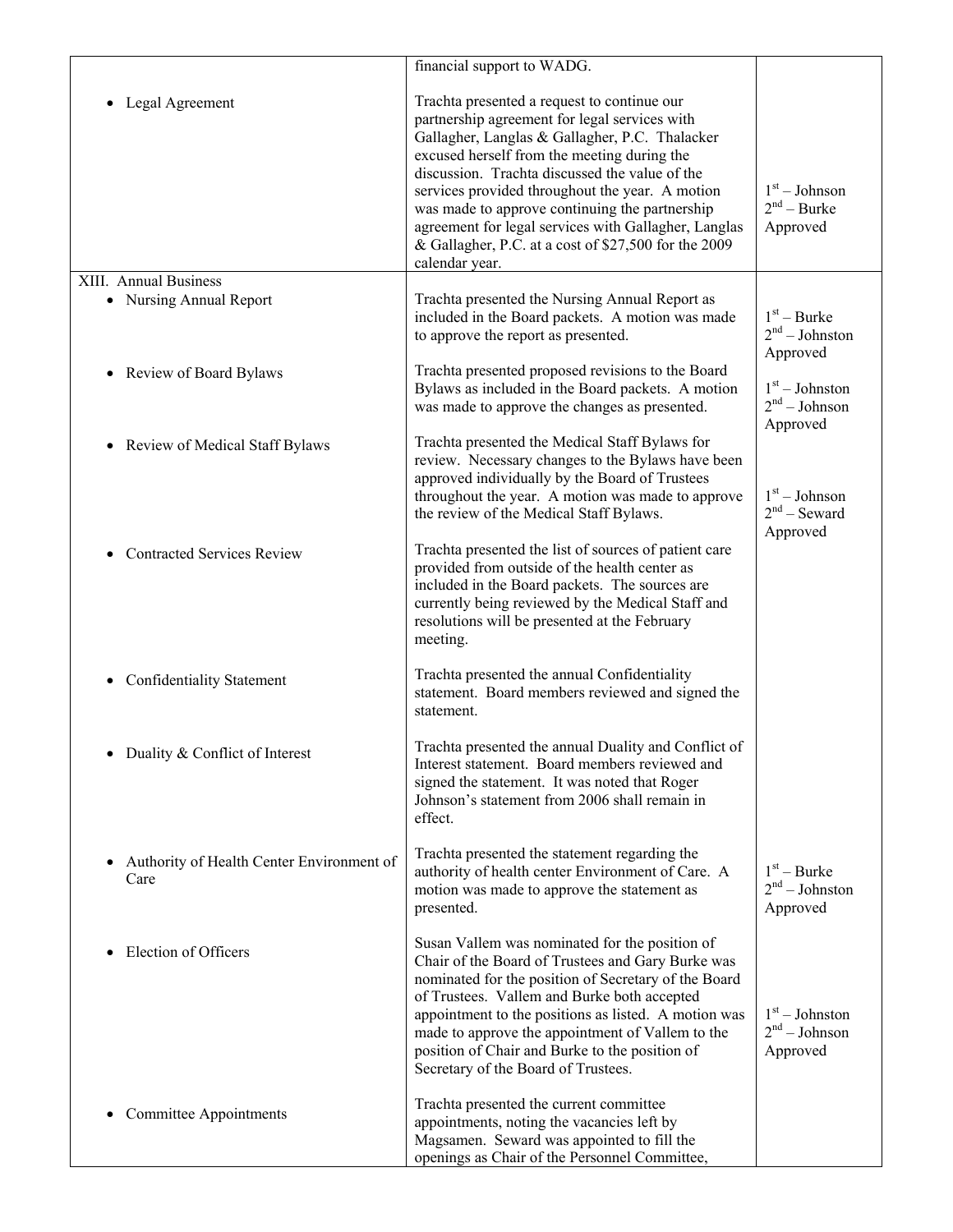|                                                                                                                                                                                                                                                                                                                                                                                                                                                                                                                                                                                                                                                                                                                                                                                                                                                                                                                                                                                                                                        | Alternate for Finance Committee, and Board<br>Representative for the Quality Steering Team.                                                                                                                                                                                                                                                                                                                                                                                                                                                                                                                                                                                                                                                                                                                           |                                               |
|----------------------------------------------------------------------------------------------------------------------------------------------------------------------------------------------------------------------------------------------------------------------------------------------------------------------------------------------------------------------------------------------------------------------------------------------------------------------------------------------------------------------------------------------------------------------------------------------------------------------------------------------------------------------------------------------------------------------------------------------------------------------------------------------------------------------------------------------------------------------------------------------------------------------------------------------------------------------------------------------------------------------------------------|-----------------------------------------------------------------------------------------------------------------------------------------------------------------------------------------------------------------------------------------------------------------------------------------------------------------------------------------------------------------------------------------------------------------------------------------------------------------------------------------------------------------------------------------------------------------------------------------------------------------------------------------------------------------------------------------------------------------------------------------------------------------------------------------------------------------------|-----------------------------------------------|
| XIV. IT Update                                                                                                                                                                                                                                                                                                                                                                                                                                                                                                                                                                                                                                                                                                                                                                                                                                                                                                                                                                                                                         | Tiedt presented the IT update, noting that the GoLive<br>Project is currently on schedule and within original<br>scope. Due to the hard work of the staff and the<br>support of the Board we will be ready to GoLive on<br>Superbowl Sunday as planned!                                                                                                                                                                                                                                                                                                                                                                                                                                                                                                                                                               |                                               |
| XV. Old Business<br>Charity Care Update<br>$\bullet$                                                                                                                                                                                                                                                                                                                                                                                                                                                                                                                                                                                                                                                                                                                                                                                                                                                                                                                                                                                   | Bennett presented information regarding what other<br>hospitals take into consideration when reviewing<br>charity care applications. In her research she found<br>that most hospitals look at tax return based income,<br>or a combination of tax return based income and<br>liquid assets. She noted that many specify that they<br>do not require applicants to sell fixed assets.<br>Discussion was held regarding the impact that the<br>recession is having on the amount of charity care<br>applications we are receiving, and other options that<br>might be available for financial support of charity<br>care. Bennett will continue to review charity care<br>practices to determine if economic conditions are<br>impacting changes in practice. She will report back<br>to the Board at the July meeting. |                                               |
| XVI. New Business<br>Provisional Appointments to Medical<br>$\bullet$<br>Staff:<br>Wissam Ahmad Jaber, M.D. -<br>Consulting, Cardiology<br>Provisional to Regular Appointment on<br>٠<br>Medical Staff:<br>Tarik Ramahi, M.D. - Consulting,<br>Cardiology<br>Continuation of Provisional Status:<br>Rajeev Anugu, M.D. - Consulting,<br>Radiology<br>Deniz Bastug, M.D. - Consulting,<br>٠<br>Plastic Surgery<br>Shelley Hogue, DPM - Courtesy,<br>٠<br>Podiatry<br>Elvia Vellejo, M.D. - Consulting,<br>٠<br>OB/Gyn<br>David Visokey, M.D. - Consulting,<br>٠<br><b>Internal Medicine</b><br>Consulting-Ancillary to Active-Ancillary<br>$\bullet$<br>Status:<br>Sarah DeVore, ARNP - Family<br>٠<br>Practice, Walk-In Clinic<br>Updated/Revised Privileges:<br>$\bullet$<br>Shannon Hull, PA-C, Courtesy-<br>٠<br>Ancillary, Family Practice<br>Udaya Shreesha, M.D. - Consulting,<br>٠<br>Pulmonology<br>David Wanner, DPM - Courtesy,<br>٠<br>Podiatry<br>Sarah DeVore, ARNP - Active-<br>٠<br>Ancillary, Family Practice, Walk-In | Trachta presented the:<br>** provisional appointment to Medical Staff<br>** provisional to regular appointment on Medical<br>Staff<br>** continuation of provisional status<br>** status change from consulting-ancillary to active-<br>ancillary status<br>**updated/revised privileges<br>** resignations from Medical Staff<br>All items are individually listed at left. The files<br>have been reviewed by the Executive Committee of<br>the Medical Staff. The Executive Committee<br>recommends approval. A motion was made to<br>approve all items as individually considered and<br>recommended by the Executive Committee of the<br>Medical Staff.                                                                                                                                                          | $1st - Johnston$<br>$2nd - Burke$<br>Approved |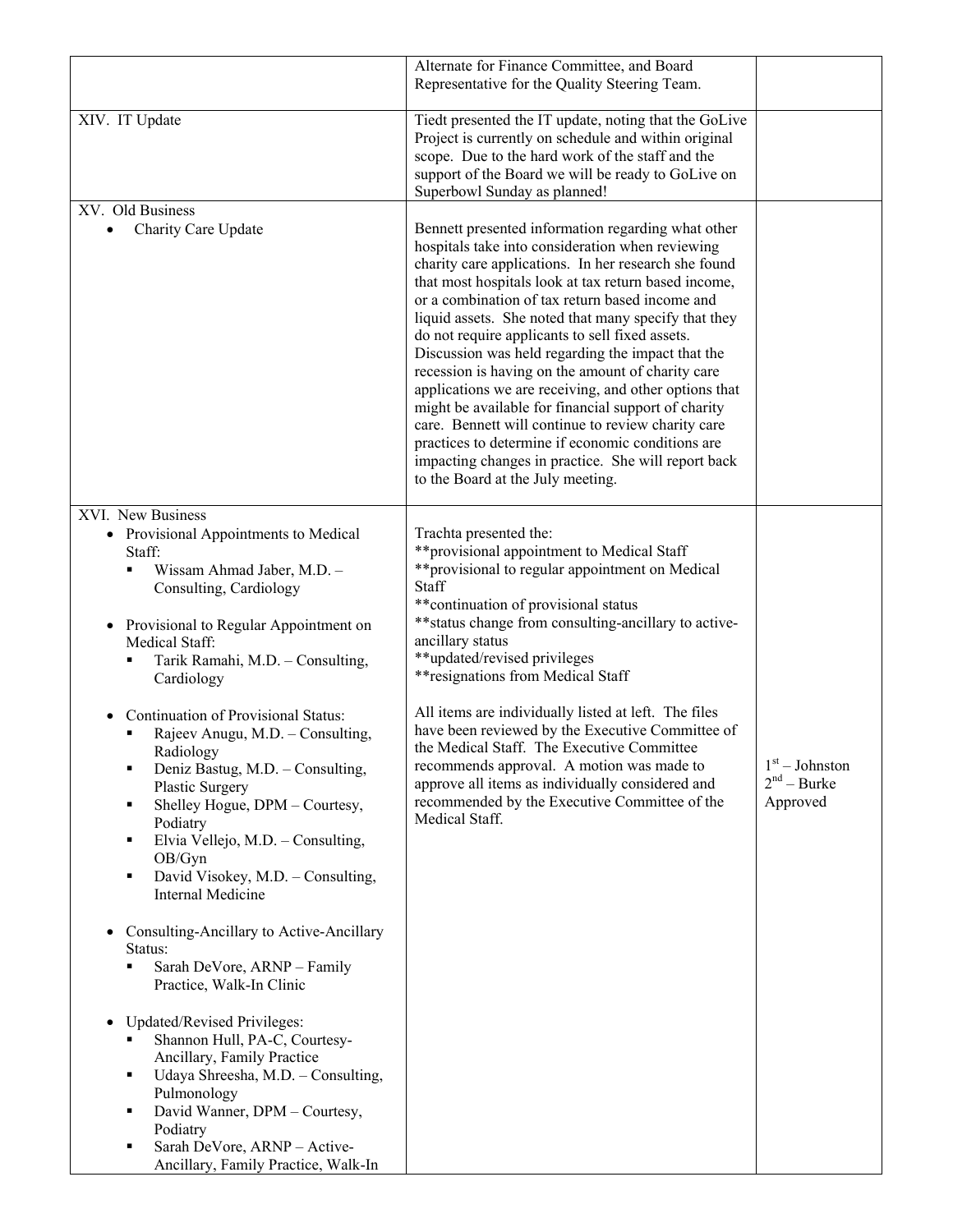| Clinic<br>Christopher Considine, DPM -<br>Courtesy, Podiatry                                                                                                                                                                                   |                                                                                                                                                                                                                                                                                                                                                           |                                                 |
|------------------------------------------------------------------------------------------------------------------------------------------------------------------------------------------------------------------------------------------------|-----------------------------------------------------------------------------------------------------------------------------------------------------------------------------------------------------------------------------------------------------------------------------------------------------------------------------------------------------------|-------------------------------------------------|
| Resignation from Medical Staff:<br>Jason McCoy, PA-C, Consulting-<br>Ancillary, Orthopedics<br>Navaid Asad, M.D. - Consulting,<br>٠<br>Cardiology<br>Mary Jones, RN - Allied<br>Sudhir Sehgal, M.D. - Consulting,<br><b>Pulmonary Diseases</b> |                                                                                                                                                                                                                                                                                                                                                           |                                                 |
| New/Revised Policies:<br>Crisis Communications Plan/<br>Emergency Management, Marketing<br>& Communications<br>On Call Physician Response Time/<br><b>Medical Staff</b>                                                                        | Trachta presented the new/revised policy statements<br>as listed at left, and included in the Board packets.<br>The policies have been reviewed by the Executive<br>Committee of the Medical Staff and are<br>recommended for approval. A motion was made to<br>approve the policies as written and individually<br>considered.                           | $1st - Johnson$<br>$2nd - Johnston$<br>Approved |
| <b>Finance Committee</b><br>Capital Request - HL7 Interface<br>Engine                                                                                                                                                                          | Trachta reported that the Finance Committee met on<br>1/23/09. Minutes from said meeting were included<br>in the Board packets. Trachta presented the capital<br>request for an HL7 Interface Engine. A motion was<br>brought forth from the Finance Committee to<br>approve the request for an HL7 Interface Engine at a<br>cost not to exceed \$66,595. | $1st - Burke$<br>$2nd - Johnson$<br>Approved    |
| <b>Charity Care Application</b>                                                                                                                                                                                                                | Bennett presented an application for charity care in<br>the amount of $$13,607$ . The application qualifies for<br>100% write-off under our charity care policy. A<br>motion was made to approve the application as<br>presented for 100% write-off.                                                                                                      | $1st - Johnson$<br>$2nd$ – Seward<br>Approved   |
| Board Designated Savings Withdrawal<br>٠                                                                                                                                                                                                       | Bennett reported that a withdrawal of \$200,000 was<br>made from Board Designated Savings to cover<br>operating expenses. This money will be returned to<br>Board Designated Savings tomorrow.                                                                                                                                                            |                                                 |
| <b>Executive Committee</b><br>1/6/09 - Capital Purchase of ENT<br>Drill                                                                                                                                                                        | Trachta presented the minutes of the 1/6/09<br>Executive Committee meeting as included in the<br>Board packets. The Executive Committee acted to<br>approve the capital purchase of an ENT drill.                                                                                                                                                         |                                                 |
| 1/9/09 - Addition to Capital Purchase<br>Amount for Carpeting in Green<br>Entrance                                                                                                                                                             | Trachta presented the minutes of the 1/9/09<br>Executive Committee meeting as included in the<br>Board packets. The Executive Committee acted to<br>approve an addition to the capital purchase amount<br>for the carpeting in the Green Entrance.                                                                                                        |                                                 |
|                                                                                                                                                                                                                                                | A motion was made to ratify the actions of the<br>Executive Committee as presented.                                                                                                                                                                                                                                                                       | $1st - Johnston$<br>$2nd$ – Seward<br>Approved  |
| XVII. Closed Session<br>Competitive Information (Section<br>٠<br>388.9)<br><b>Personnel Evaluation</b>                                                                                                                                         | A motion was made to move into closed session at<br>8:28 p.m. for the following identified purposes:<br>**Competitive Information (Section 388.9)<br>**Personnel Evaluation                                                                                                                                                                               | $1st - Burke$<br>$2nd - Johnson$<br>Approved    |
| XVIII. Open Session                                                                                                                                                                                                                            | A motion was made to move back into open session<br>at 9:53 p.m.                                                                                                                                                                                                                                                                                          | $1st - Johnson$<br>$2nd$ – Seward<br>Approved   |